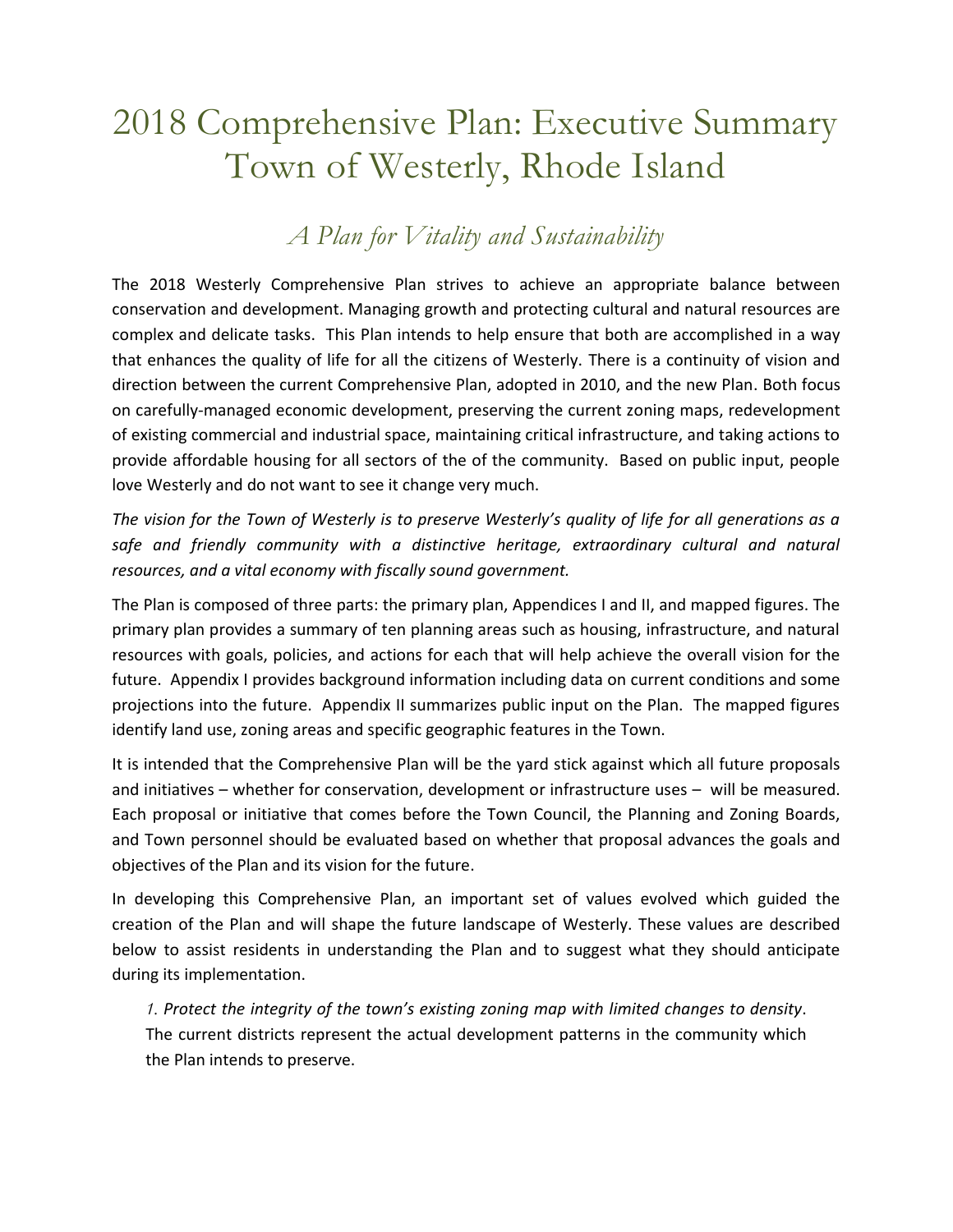*2. Focus on redevelopment/revitalization of commercial/industrial districts and traditional residential neighborhoods.* It is important to Westerly citizens to retain the town's traditional character and heritage while discouraging further commercial sprawl.

*3. Preserve Westerly's sense of place, physical character, open space and natural resources.*  Public meetings and surveys clearly indicate the highest priority of Westerly residents is protection of our waterfront, beaches, water quality, rivers, aquifers, surface waters, and environmentally-sensitive lands.

*4. Maintain critical infrastructure as a high priority, especially including our roads and our water and sewer systems.* Water supply protection and potential expansion of the town's wastewater treatment plant are highly important issues for future consideration.

*5. Limit automobile traffic through support of commuter rail service and establishment of local pedestrian and bicycle networks.* Westerly can take full advantage of its strategic location between Boston and New York, exceptional transportation assets, and extraordinary local recreational opportunities.

*6. Promote the quality and vitality of locally-owned businesses.* This includes enhancing the commercial diversity of the town and providing more local well-paying jobs for our residents.

*7. Encourage a range of diverse housing options for all income and age groups.* It is to Westerly's advantage to retain younger professionals and families who represent our future and retiring seniors who have devoted their lives to the community as residents.

*8. Support critical institutions such as the school system, the hospital, the library and the strong volunteer spirit that exists in Westerly.* People choose to live where their children can receive a good education, where they have access to quality healthcare, and where they can participate in and contribute to community activities.

*9. Implement the Plan while maintaining the sound financial condition of the town.* We cannot fail to implement the Plan due to financial constraints but neither can we jeopardize the financial condition of our town.

Among the many actions to be undertaken within the 5-year, 10-year, and 20-year planning horizons of this Comprehensive Plan, there are 11 which are judged to be the most critically important and which should get immediate attention from the Town. Some of these can be implemented by Town officials and employees acting alone, others will require cooperation from State officials. Some are proactive actions intended to prevent future problems; others call for attention to maintaining the current status and preventing changes that would be detrimental to the goals of the plan. These important actions are:

#### *Character and Heritage*